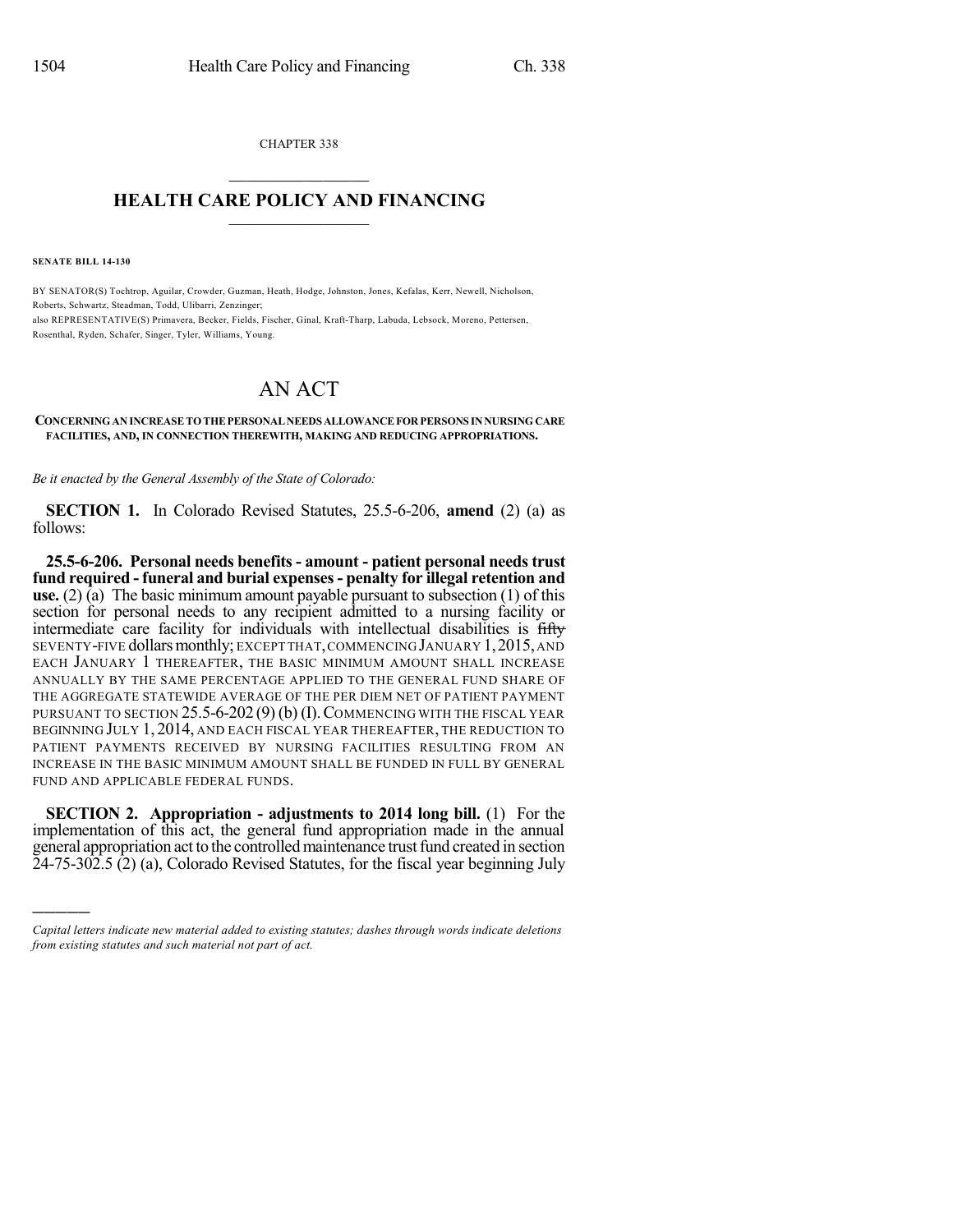1, 2014, is decreased by \$532,412.

(2) In addition to any other appropriation, there is hereby appropriated, to the department of health care policy and financing, forthe fiscal year beginning July 1, 2014, the sum of \$1,057,300, or so much thereof as may be necessary, for allocation to Medical Services Premiums, for a reduction in patient payments received by nursing facilities and intermediate care facilities for individuals with intellectual disabilities resulting from an increase in the personal needs benefit related to the implementation of this act. Of said sum, \$517,971 is from the general fund and \$539,329 is from federal funds.

(3) In addition to any other appropriation, there is hereby appropriated, to the department of health care policy and financing, for the fiscal year beginning July 1, 2014, the sum of \$2,289, or so much thereof as may be necessary, for allocation to department of human services medicaid-funded programs, office of information technology services-medicaid funding, Colorado benefits management system, for system modifications related to the implementation of this act. Of said sum, \$1,138 is from the general fund, \$7 is from the old age pension health and medical care fund pursuant to section 7 (c) of article XXIV of the state constitution, \$2 is from the children's basic health plan trust fund created in section 25.5-8-105 (1), Colorado Revised Statutes, and \$1,142 is from federal funds.

(4) In addition to any other appropriation, there is hereby appropriated, to the department of health care policy and financing, for the fiscal year beginning July 1, 2014, the sum of \$22,345, or so much thereof as may be necessary, for allocation to department of human services medicaid-funded programs, services for people with disabilities – medicaid funding, regional centers, for a reduction in patient payments received by nursing facilities and intermediate care facilities for individuals with intellectual disabilities resulting from an increase in the personal needs benefit related to the implementation of this act. Of said sum, \$10,947 is from the general fund and \$11,398 is from federal funds.

(5) In addition to any other appropriation, there is hereby appropriated, to the department of human services, for the fiscal year beginning July 1, 2014, the sum of \$6,203, or so much thereof as may be necessary, for allocation to the office of information technology services, Colorado benefits management system, for modifications to the Colorado benefits management system related to the implementation of this act. Of said sum, \$2,356 is from the general fund, \$215 is from the old age pension fund created in section 1 of article XXIV of the state constitution, \$2,289 is from reappropriated funds received from the department of health care policy and financing out of the appropriation made in subsection (3) of this section, and \$1,343 is from federal funds.

(6) For the implementation of this act, the appropriations made in the annual general appropriation act to the department of human services for services for people with disabilities for regional centers for people with developmental disabilities, for the fiscal year beginning July 1, 2014, are adjusted as follows:

(a) The appropriation for Wheat Ridge regional center personal services is decreased by \$9,216 from cash funds from client cash revenues and is increased by \$9,216 from reappropriated funds received from the department of health care